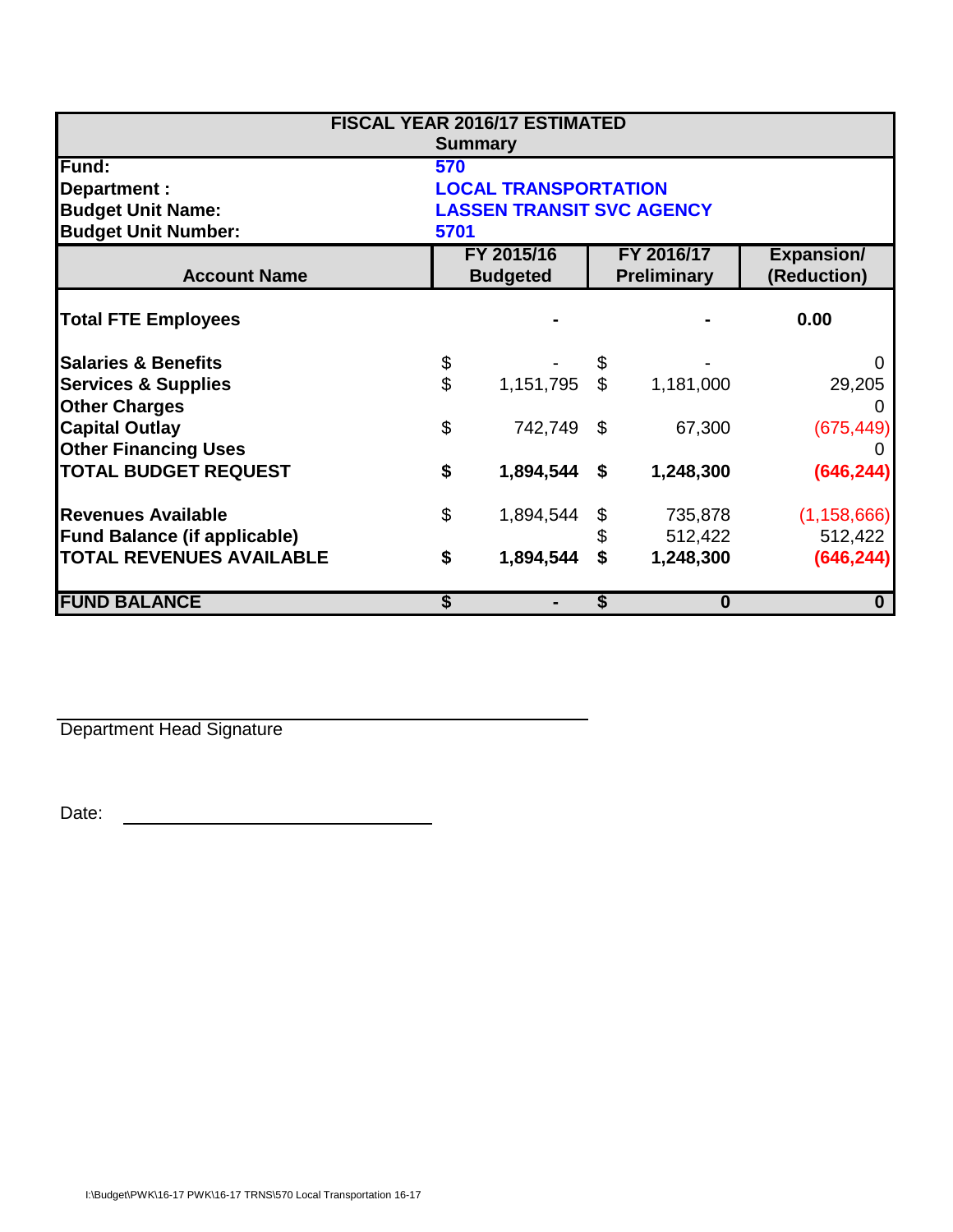## **REVENUES FISCAL YEAR 2016/17 ESTIMATED**

## **Budget Unit: LASSEN TRANSIT AGENCY Add description of all State and Federal revenues and**

**Fund: 570 Operating Transfers In. Add lines if needed. Budget Unit # FY 2013/14 FY 2014/15 FY 2015/16 FY 2016/17 Account Account Name Description ACTUALS ACTUALS FINAL REQUEST** 2003000 INTEREST<br>2006200 STATE-OT 2006200 STATE-OTHER 3,360<br>2007208 FEDERAL-OTHER FED TRAN ASST (FTA 5311) 229,298 2007208 FEDERAL-OTHER FED TRAN ASST (FTA 5311) 229,298 234,482 196,394 186,397 2007400 OTHER GOVERNMENT AGENCIES LTF FUND 571 (operations)<br>2007400 OTHER GOVERNMENT AGENCIES STA FUND 572 (operations) 2007400 OTHER GOVERNMENT AGENCIES<br>2007401 OTHER GOVERNMENT - LCTC 2007401 OTHER GOVERNMENT - LCTC LCTC FUND 571 1/4% sales tax & interest 627,168 661,646 770,286 2010603 BUS FARES 75,742 200,700 135,000 135,000 2010700 INTERFUND REVENUE<br>2011200 MISCELLANEOUS 2011200 MISCELLANEOUS 11,037 3,060 2011201 PRIOR YEAR CANCELLED WARRANTS 2012200 OPERATING TRANSFERS-IN LCTC FUND 571 276,305 2012200 OPERATING TRANSFERS-IN STA FUND 572 659,522 353,155 586,293<br>2012200 OPERATING TRANSFERS-IN PTMISEA Fund 573 2012200 OPERATING TRANSFERS-IN PTMISEA Fund 573 586,293 OPERATING TRANSFERS-IN

**TOTAL 1,606,127 1,453,043 1,894,544 735,878**